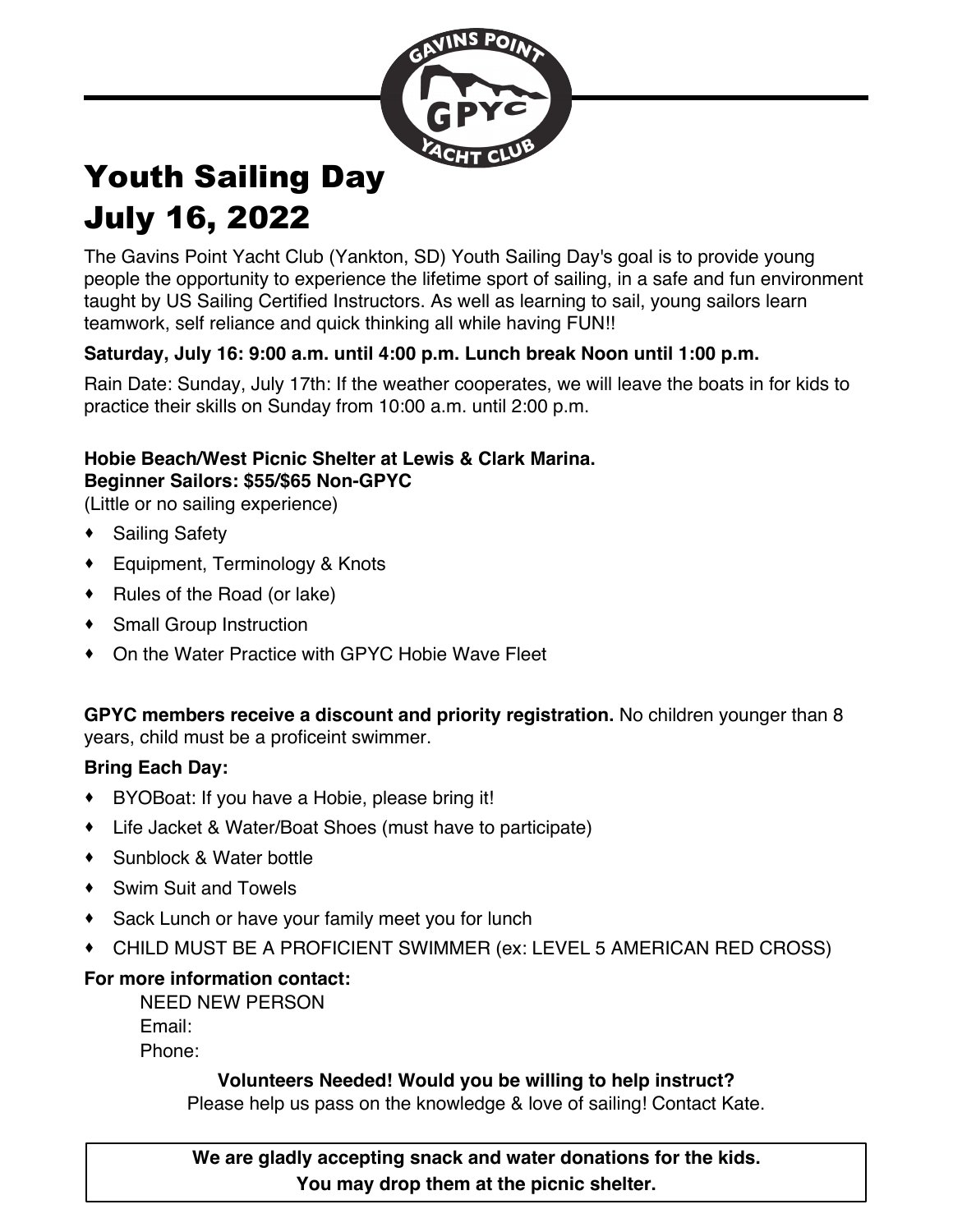#### GAVINS POINT YACHT CLUB

JULY 16-17, 2022



YOUTH SAILING CAMP

LEWIS & CLARK MARINA YANKTON, SD

#### **GAVINS POINT YACHT CLUB YOUTH SAILING CAMP**

HOLD HARMLESS AND INDEMNIFICATION AGREEMENT

This is a Hold Harmless and Indemnification Agreement ("Agreement") entered into between

("Parent/Guardian")who resides at\_\_\_\_\_\_\_\_\_\_\_\_\_\_\_\_\_\_\_\_\_\_\_\_\_\_\_\_\_\_\_\_\_\_\_\_\_ and Gavins Point Yacht Club, Inc, it's officers, directors, instructors and members ("GPYC") with it's business address at 928 Ridgecrest Drive, Vermillion, SD 57069., on this \_\_\_\_\_\_\_\_day of July, 2022.

GPYC will conduct an Introduction to Sailing camp and event ("Camp/Event") July 16-17, 2022 at Lewis and Clark Lake, Yankton, SD. The intent of this agreement is to indemnify and hold harmless GPYC, it's officers, directors, instructors and members from any and all liability, responsibility, claims, actions and judgments, including costs of defense and attorneys' fees incurred in defending against the same, arising in connection with the Class/Event.

\_\_\_\_\_\_\_\_\_\_\_\_\_\_\_\_\_\_\_\_\_\_ ("Parent/Guardian") requests that GPYC accept \_\_\_\_\_\_\_\_\_\_\_\_\_\_\_\_\_\_\_\_\_\_\_\_\_\_\_("Child") as a participant in the Camp/Event. Parent/Guardian represents that he/she has the sole authority to execute this agreement on behalf of the child, themselves and other parent/guardian(s).

Parent/Guardian acknowledges that GPYC does not have insurance (property damage, liability, medical payments) of any type or kind. Parent/Guardian acknowledges that participation in the Class/Event could cause serious illness, injury or death and assumes all risks associated with these outcomes.

Parent/Guardian will indemnify and hold harmless GPYC, it's officers, directors, instructors and members from any and all liability, responsibility, claims, actions and judgments including costs of defense and attorneys' fees incurred in defending against the same and arising in connection with the Class/Event.

If any claim or suit is brought against GPYC, it's officers, directors, instructors or members within the scope of this agreement, Parent/Guardian shall pay for legal counsel chosen by GPYC, it's officers, directors, instructors or members to defend against the claim or suit.

This agreement shall be interpreted under the laws of South Dakota.

This agreement contains the entire understanding of the parties of this agreement and supersedes all previous agreements or arrangements between the parties relating to the subject matter hereof. This agreement can not be changes or modified except in writing signed by all parties. A waiver by any party of any term or condition of this agreement in any instance shall not be deemed or construed as a waiver of such trm or condition for the future or any subsequent breach thereof. If any provision of this agreement is determined by a court of competent jurisdiction to be unenforceable, such determination shall not affect any other provision thereof and the unenforceable provision shall be replaced by an enforceable provision that most closely meets the intent of the parties.

Parent/Guardian Signature Date

All participants MUST wear a lifejacket at all times while in/on the water. CHILD MUST BE A PROFICIENT SWIMMER

\_\_\_\_\_\_\_\_\_\_\_\_\_\_\_\_\_\_\_\_\_\_\_\_\_\_\_\_\_\_\_\_\_\_\_\_\_\_\_\_\_\_ \_\_\_\_\_\_\_\_\_\_\_\_\_\_\_\_\_\_\_\_\_\_\_\_\_\_\_\_\_\_\_\_\_\_\_\_\_\_\_\_\_\_

Please check any that apply:

 $\Box$  Medication or Food Allergies  $\Box$ 

 $\Box$  Special Medical Considerations

**Send the forms with your payment to:** *NEW PERSON*

\_\_\_\_\_\_\_\_\_\_\_\_\_\_\_\_\_\_\_\_\_\_\_\_\_\_\_\_\_\_\_\_\_\_\_\_\_\_\_\_\_\_\_\_\_\_\_\_\_\_\_\_\_\_\_\_\_\_\_\_\_\_\_\_\_\_\_\_\_\_\_\_\_\_\_\_\_\_\_\_\_\_\_\_\_\_\_\_\_\_\_\_\_\_\_\_\_\_\_\_\_

\_\_\_\_\_\_\_\_\_\_\_\_\_\_\_\_\_\_\_\_\_\_\_\_\_\_\_\_\_\_\_\_\_\_\_\_\_\_\_\_\_\_\_\_\_\_\_\_\_\_\_\_\_\_\_\_\_\_\_\_\_\_\_\_\_\_\_\_\_\_\_\_\_\_\_\_\_\_\_\_\_\_\_\_\_\_\_\_\_\_\_\_\_\_\_\_\_\_\_\_\_